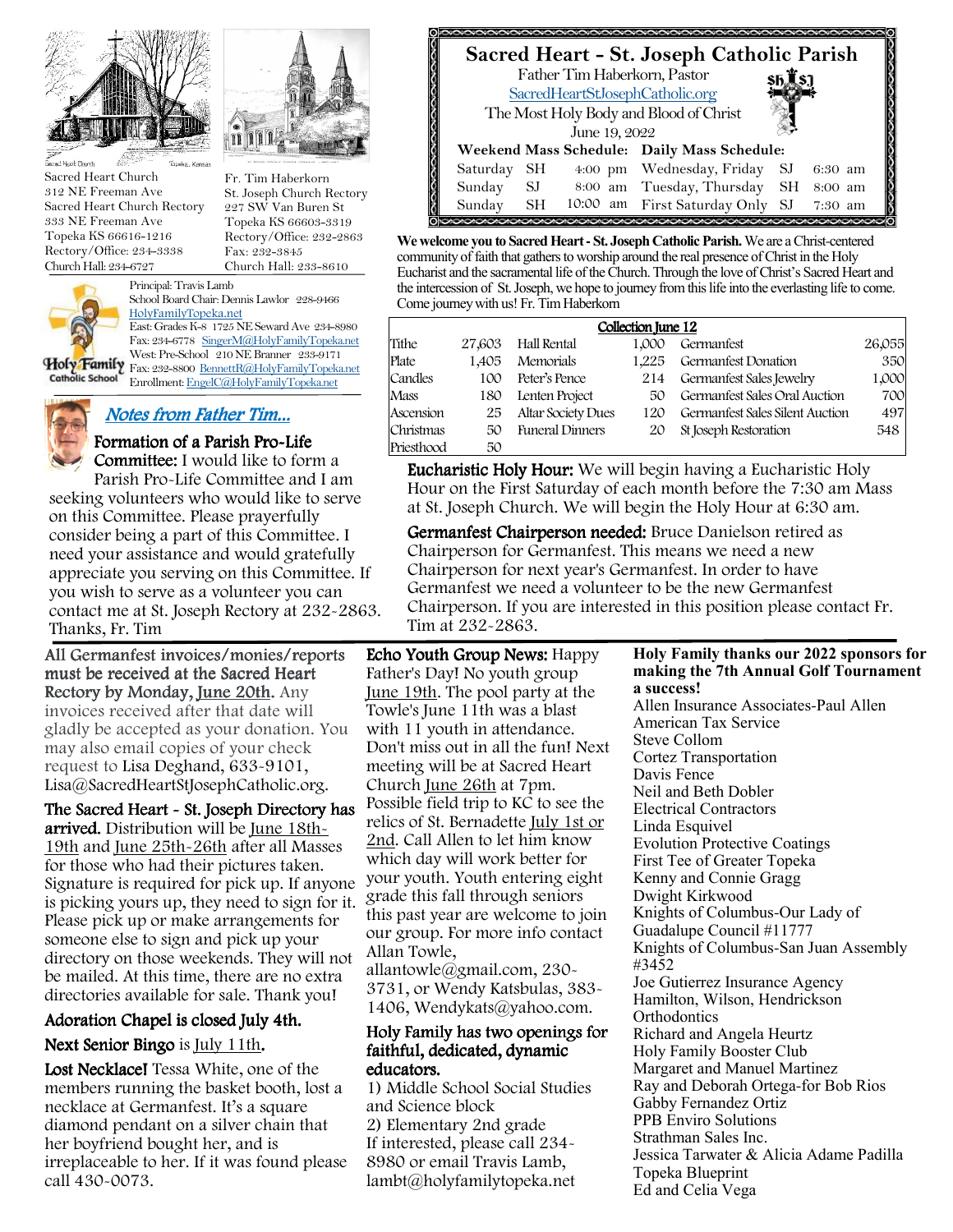#### Hayden Summer Camps: The

Hayden coaches are getting ready for summer and camps are on the Hayden website. See if there is an activity your family might have an interest in. Try something new! There are options for grade school and high school students. Haydencatholic.org/summerclasses-and-camps.

#### Hayden Stewardship Campaign:

Hayden continues to focus on the Visionary Goal of \$2.5 million. If you'd like to help Hayden reach our goal, visit haydencatholic.org/stewardship -campaign/pledge-donationpage. To learn more visit haydencatholic.org/stewardship -campaign.

Hayden Annual Appeal: Every year Hayden conducts an annual appeal. Funds raised during the Hayden Annual Appeal help close the gap between tuition and the actual cost of educating a student, and directly support our general operating budget and educational programming. Haydencatholic.org/support/ annual-appeal/give-now.

#### Christian Widow and Widowers

Organization (open to all faiths) Heart's Culhane Room at 5 pm June 23rd. Bring a covered dish or dessert. Quarter Bingo after dinner. For more info call Joann, 233-7350 or Doris, 273-2673.

#### Daughters of Isabella/Little

Flower Circle's June 26th social is 1 pm in Christ the King's Yadrich Hall. This is a covered dish Mother/Daughter Luncheon with a guest speaker from Mary's Choice. If anyone knows of a member or family member of D of I in need of Circle's prayers call Diana Ortiz at 554-4256.

#### Mass with Prayers for Healing at Most Pure Heart June 30th, at 7 pm, sponsored by Glory to God Community. Fr. Ratna Swamy, pastor at Sacred Heart Parish, Paxico, will be our celebrant. Confessions offered 6-6:50 pm. Fr. Swamy will offer the Sacrament of the Anointing of the Sick. Refreshments follow Mass in O'Connor Hall. Allan or Vickie Holthaus for questions, 862- 9738.

#### has a Potluck Dinner in Most Pure Ridge Golf Course. Tourney is July 8th, 8 am Our Lady of Guadalupe's Fiesta Golf Tournament is **back!** The Fiesta Golf Classic will be at Cypress shotgun. Cost is \$85/person; \$340/team. Joe Gutierrez, joe.gutierrez.jh2x@statefarm.com, 220- 3936.

Relics of St. Bernadette are touring the U.S., and will be at St. Michael the Archangel Parish, Leawood June 30th-July 3rd. The tour is organized by The Sanctuary of Our Lady of Lourdes, in partnership with the U.S. Conference of Catholic Bishops, North American Volunteers, Hospitalite of Miami, and Order of Malta; stbernadetteusa.org. For more info, stmichaelcp.org/relic-tours or sara.kuhn@stmichaelcp.org.

#### Why Support the Value Them Both Kansas

Constitutional Amendment? Few people realize that Kansas is already becoming an abortion destination a "haven state" for abortion access. The abortion rate in Kansas is up almost 10% in the latest data released by the Kansas Department of Health and Environment (KDHE). For the first time ever, more than half of all Kansas abortions are being performed on women coming to Kansas from surrounding states. The abortion industry projects that if Roe v. Wade is overturned and Kansas does NOT pass Value Them Both, the abortion rate in Kansas will skyrocket by 1,300% to more than 100,000. Let's not allow our state to become a destination for abortion; let's make Kansas a destination for Life! Vote YES for Value Them Both on August 2nd. To learn more visit ValueThemBoth.com.

|                                     | <b>Liturgical Ministry Schedule</b>                                                  |                                                                                                                       |                                                                        |                                    |                                                                        |                          |                                 |
|-------------------------------------|--------------------------------------------------------------------------------------|-----------------------------------------------------------------------------------------------------------------------|------------------------------------------------------------------------|------------------------------------|------------------------------------------------------------------------|--------------------------|---------------------------------|
| Mass                                | <b>Greeters</b>                                                                      | <b>Ushers</b>                                                                                                         | <b>Mass Servers</b>                                                    | Lectors                            | <b>Extraordinary Ministers</b>                                         | <b>Gift Bearers</b>      | Music                           |
| 4 pm<br><b>SH</b>                   | Jun. 25 Nicole Carradine-Ogle<br><b>Patty Collie</b><br>JoAnn Mayfield<br>Deb Moreno | Brian Jansen<br><b>Floyd Rockers</b><br><b>Steve Renyer</b><br><b>Braden Fallev</b><br>Randy Brown<br>Paul Rodenbaugh | Sophia Torrez<br><b>Elijah Torrez</b>                                  | Connie Everett<br>Sam Leone        | Connie Everett<br>Terri Scott<br>Sam Leone<br>Cindy Sleeper            | Kim Pfeiffer             | Mary Franz<br>Jerry Spain       |
| <b>Jun. 26</b><br>8 am<br><b>SJ</b> |                                                                                      |                                                                                                                       | Cylier Coffman<br>Miles Arbaiza<br>Daniel Longstaff<br>David Longstaff | Renae Meier                        | <b>Ron Meier</b><br><b>Tish Blocher</b><br><b>Bruce Danielson</b>      | Richard & Angela Heuertz | Sandy Carter<br>Choir           |
| 10 am<br>SH                         | Jun. 26 Joe & Cathy Leiker<br>Cindy Schneider<br>Joe Singer                          | Vance Allen<br>Mike Benson<br>Joe Singer<br>Kirby Dennis<br>Rod Thornton<br>Mark Hobart                               | Noah LeFills<br>Jacob Abbey<br>Joseph Schneider                        | George Kaberline<br>Marilyn Riddle | George Kaberline<br>Marilyn Riddle<br>Sandy Short<br><b>Barb Meier</b> | Volunteer                | Sue Swartzman<br>Jenny Martinez |

| Have you changed your contact information?<br>Have you been a visitor to Sacred Heart - St. Joseph Parish and want to become a member? Forms will be<br>mailed to you to complete and return; then, you will be a registered member.<br><b>Leaving Sacred Heart - St. Joseph Parish?</b><br>Please complete this form and drop in the collection basket, or mail to either rectory. Addresses are on page 1. |                      |  |
|--------------------------------------------------------------------------------------------------------------------------------------------------------------------------------------------------------------------------------------------------------------------------------------------------------------------------------------------------------------------------------------------------------------|----------------------|--|
| : Name                                                                                                                                                                                                                                                                                                                                                                                                       | For Current Members: |  |
| : Address                                                                                                                                                                                                                                                                                                                                                                                                    | <i>Envelope/ID</i> # |  |
|                                                                                                                                                                                                                                                                                                                                                                                                              | Former Address       |  |
| : Phone #                                                                                                                                                                                                                                                                                                                                                                                                    |                      |  |
| : Email                                                                                                                                                                                                                                                                                                                                                                                                      | (Old) Phone $#$      |  |
| Marital Status                                                                                                                                                                                                                                                                                                                                                                                               | (Old) Email          |  |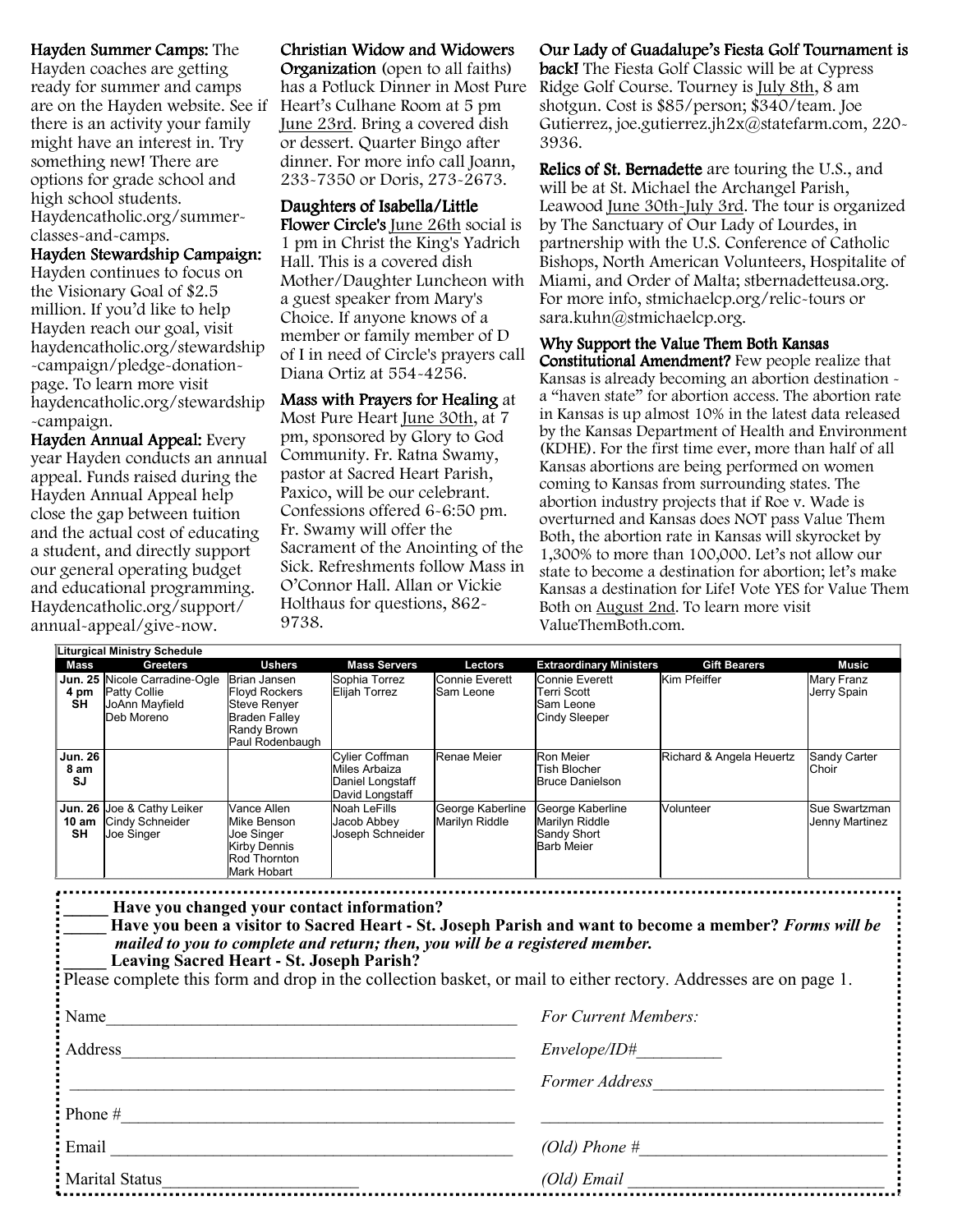# **Blood Drive in Honor of Angela Ackerman**

**(Daughter of Art & Ann Meier)** 



**Angela was diagnosed with cancer in September of 2020 and lost her battle on July 2, 2021. Angela was an amazing daughter, mother of 2 beautiful children, wife, and friend. She was also dedicated to her faith and active in her church. She had a great sense of humor, an infectious laugh, and had a way of making everyone around her feel loved and special. During her treatment, she received blood and blood platelets. Because of these donations, she got to spend more time at home with her friends and family. We are so grateful for this precious time we had with Angela and would like to give back to others who need blood donations. Please help us honor her life while also giving back to others.** 

# **When: Wednesday, July 20, 2022 1:00 PM – 6:00 PM**

# **Where: Sacred Heart Church Hall 312 NE Freeman Ave, Topeka KS 66616**

**How to sign up: If you would like to donate blood, go to www.redcross.org. From there, choose the "give blood" option on the top of the webpage. A dropdown box will appear. Choose "find a blood drive." It will ask for a zip code. Put in 66616. After that, scroll down until you see the blood drive on Wednesday, July 20 at Sacred Heart Catholic Church. Lastly, choose your time.**